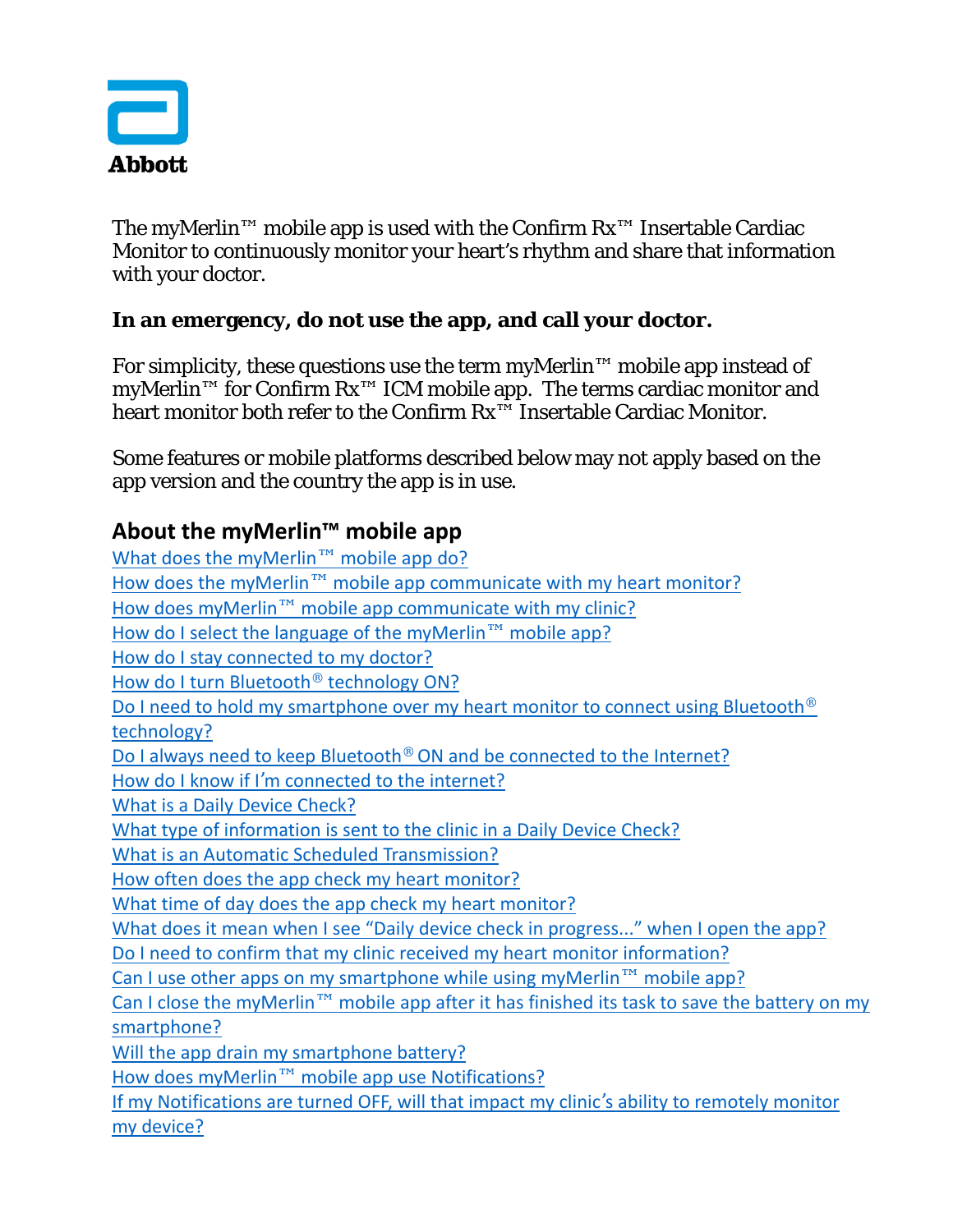[How do I turn Notifications ON if I originally turned them OFF when setting up the app?](#page-4-4) [Does the app collect my location information? Does the app track me?](#page-5-1) [Does using Location Services impact the battery level of my smartphone?](#page-5-2) [What security measures are taken to keep my information safe between my heart device](#page-5-3)  [and the mobile app on my smartphone?](#page-5-3) [What security measures are taken to keep my information safe when data is sent to my](#page-5-4)  [clinic?](#page-5-4)

## **Pairing the myMerlin™ mobile app with your heart monitor**

[Why do I need to pair the app with my heart monitor?](#page-6-0) [Can I pair my heart monitor with more than one smartphone?](#page-6-1) [What is the heart monitor serial number and where can I find it?](#page-6-2) [If I get a new smartphone, will I need to set the app up again?](#page-6-3) [Why do I need an activation code when setting up my smartphone?](#page-6-4) [Can the app become unpaired?](#page-6-5)

## **Recording a Symptom**

[How do I record a symptom?](#page-7-0) [When will my doctor see the symptoms I recorded?](#page-7-1) [Should I call my clinic when I record symptoms?](#page-7-2) [Can I check to see what symptoms were recorded?](#page-7-3) What do I do if I don'[t see a Record Symptoms button?](#page-7-4)

## **Travel**

[Should I take my smartphone with me when I travel?](#page-7-5) How should I plan [for lack of internet access?](#page-8-0) [Will time zone changes affect my remote monitoring?](#page-8-1) [Will sleeping far away from my smartphone affect monitoring?](#page-8-2)

## **Troubleshooting myMerlin™ mobile app**

[What are the smartphone settings that allow the myMerlin™](#page-8-3) mobile app to perform [optimally?](#page-8-3)

[What should I do when I get a notification that myMerlin™](#page-9-0) mobile app couldn't send information to my clinic [\("Data Not Sent to Clinic"\)?](#page-9-0)

What do I do if I received a notification that information couldn't be sent to my clinic [and when I open the app, everything looks normal?](#page-9-1)

What should I do if [I get a notification that my app couldn't connect to my heart monitor](#page-9-2) [\("Device Check Incomplete"\)?](#page-9-2)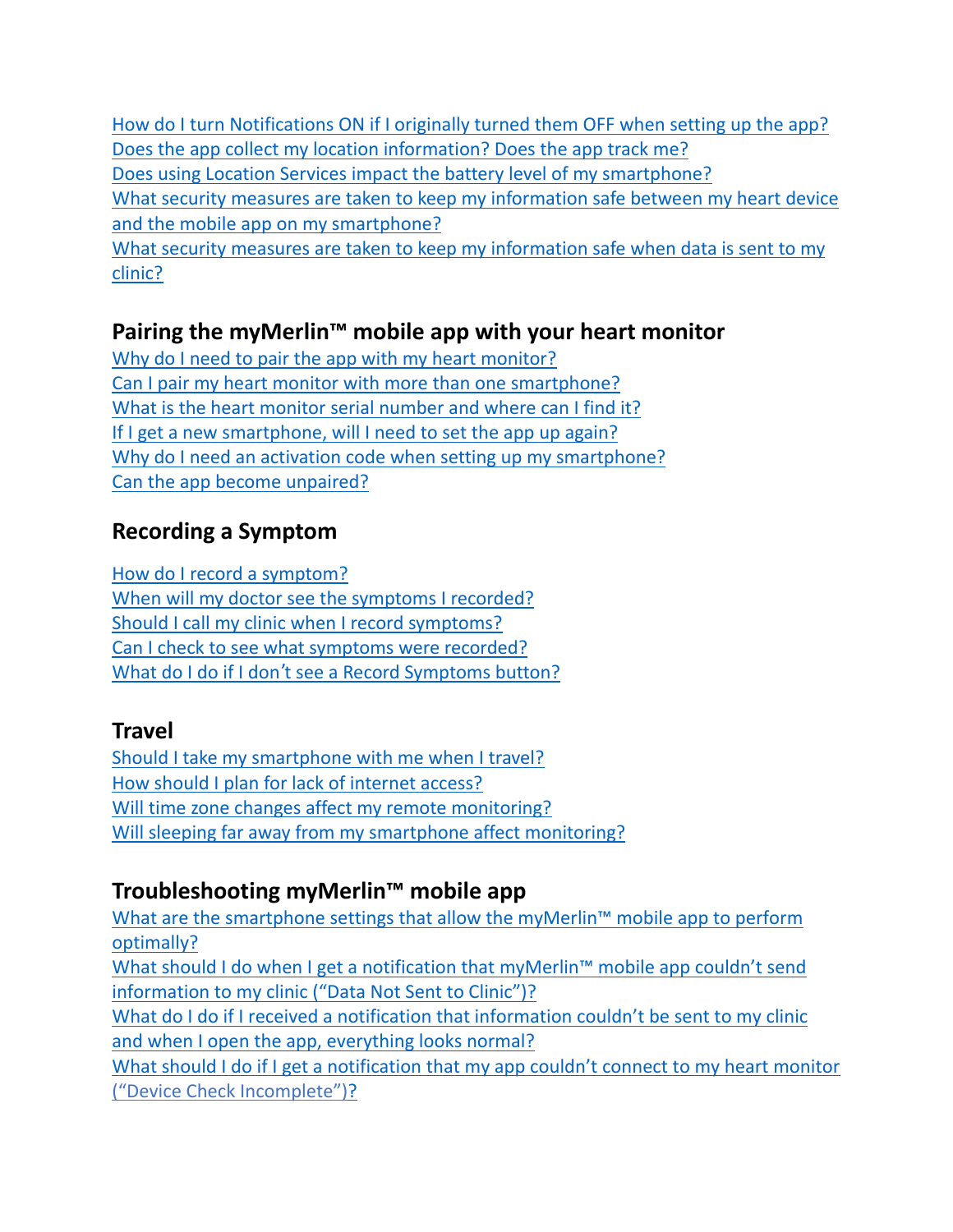What do I do when I get a notification that the app couldn't connect to my heart [monitor, but the app says it was checked today?](#page-9-3) [Who should I contact if I need help?](#page-10-0)

# **About the myMerlin™ mobile app**

### <span id="page-2-0"></span>**What does the myMerlin™ mobile app do?**

myMerlin™ mobile app connects your smartphone to your Confirm Rx™ ICM (also known as a heart monitor or cardiac monitor) and automatically sends your heart monitor information to your doctor. The app does this using Daily Device Checks and Automatic Scheduled Transmissions. It also allows you to manually record your symptoms as they happen.

#### <span id="page-2-1"></span>**How does the myMerlin™ mobile app communicate with my heart monitor?**

The app uses Bluetooth<sup>®</sup> wireless technology to communicate with your heart monitor.

#### <span id="page-2-2"></span>**How does the myMerlin™ mobile app communicate with my clinic?**

The app uses the internet, either Wi-Fi‡ or cellular data, to send data to your clinic. For timely transmissions, please make sure your smartphone stays connected to the internet.

### <span id="page-2-3"></span>**How do I select the language of the myMerlin™ mobile app?**

The app uses the same language as your smartphone. If the language of your smartphone is not supported by the app, it will default to English.

### <span id="page-2-4"></span>**How do I stay connected to my doctor?**

Make sure your Bluetooth<sup>®</sup> and Notifications settings are ON and your smartphone has a strong connection to the internet using  $Wi-Fi^{\dagger}$  or cellular data.

#### <span id="page-2-5"></span>**How do I turn Bluetooth® ON?**

This can be done in your smartphone Settings menu. For help with this, check your smartphone manual.

<span id="page-2-6"></span>**Do I need to hold my smartphone over my heart monitor to connect using Bluetooth® technology?**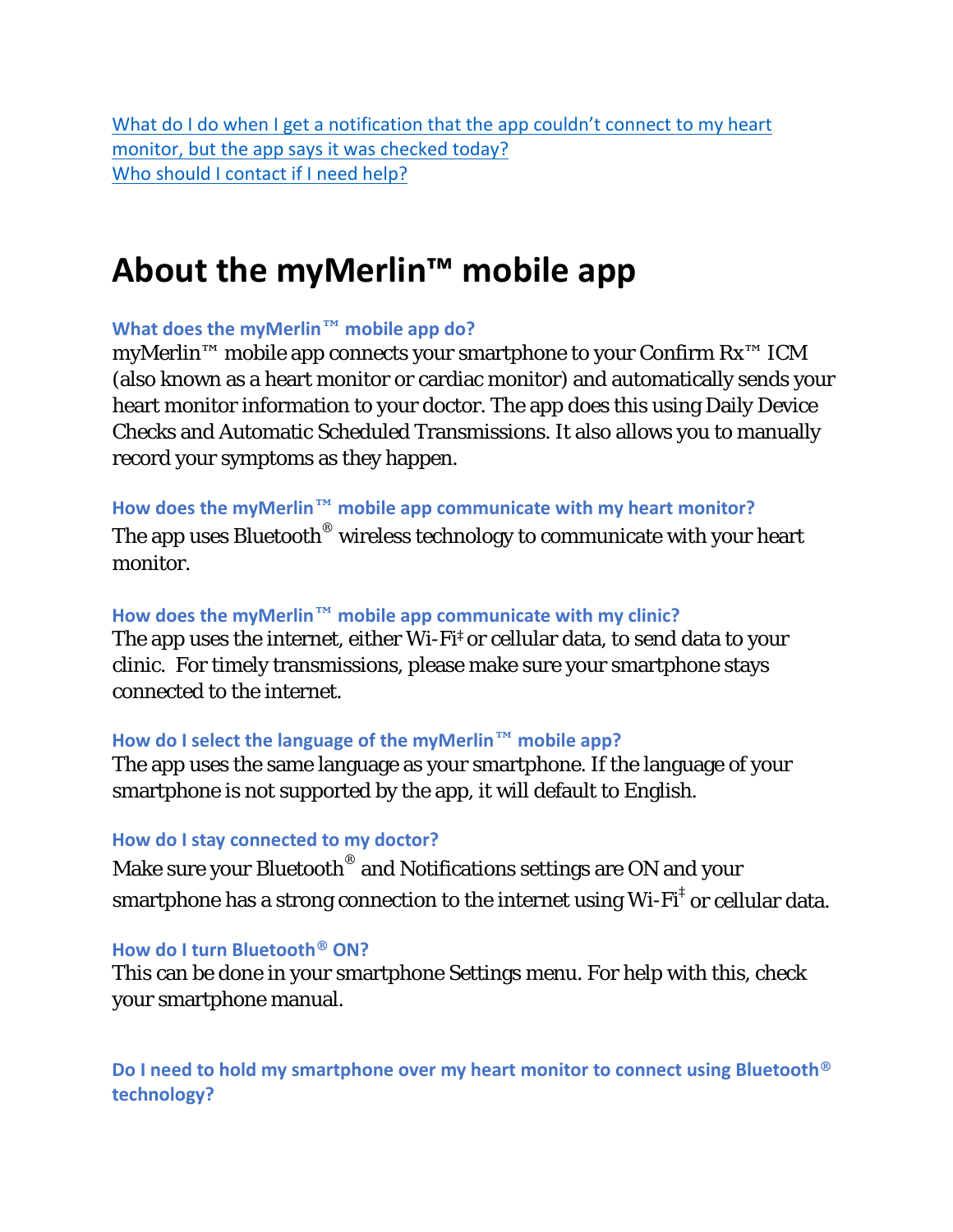No. If Bluetooth<sup>®</sup> is ON and you keep your smartphone within 5 feet (1.5 meters) of you, the app will be able to communicate with your heart monitor. For best results, keep your smartphone nearby as you sleep.

## <span id="page-3-0"></span>**Do I always need to keep Bluetooth® technology ON and be connected to the internet?**

The app uses Bluetooth<sup>®</sup> technology to communicate with your heart monitor and Wi-Fi<sup> $\ddagger$ </sup> or cellular data to send information to your clinic. Keep these settings ON to make sure the app can work properly.

#### <span id="page-3-1"></span>**How do I know if I am connected to the internet?**

If you are connected to the internet using cellular data, the top corner of your smartphone screen should display an icon and letters or numbers, such as LTE or  $4G$ 

From the Settings menu of your smartphone, you can turn Wi-Fi‡ ON and check to see if your smartphone is connected to a network.

Check your smartphone manual for details on both.

#### <span id="page-3-2"></span>**What is a Daily Device Check?**

During a Daily Device Check, myMerlin™ mobile app checks the status of your heart monitor and reports new data back to your clinic. "Device" refers to your heart monitor. NOTE: Daily Device Checks are not displayed in the History tab.

#### <span id="page-3-3"></span>**What type of information is sent to the clinic in a Daily Device Check?**

The myMerlin™ mobile app retrieves the information that your doctor needs to monitor your condition. This includes arrhythmias detected by the heart monitor.

#### <span id="page-3-4"></span>**What is an Automatic Scheduled Transmission?**

<span id="page-3-5"></span>It is a special transmission scheduled by your doctor. It is like a Daily Device Check but includes all the information since your last scheduled transmission. Past Automatic Scheduled Transmissions are displayed in the History tab.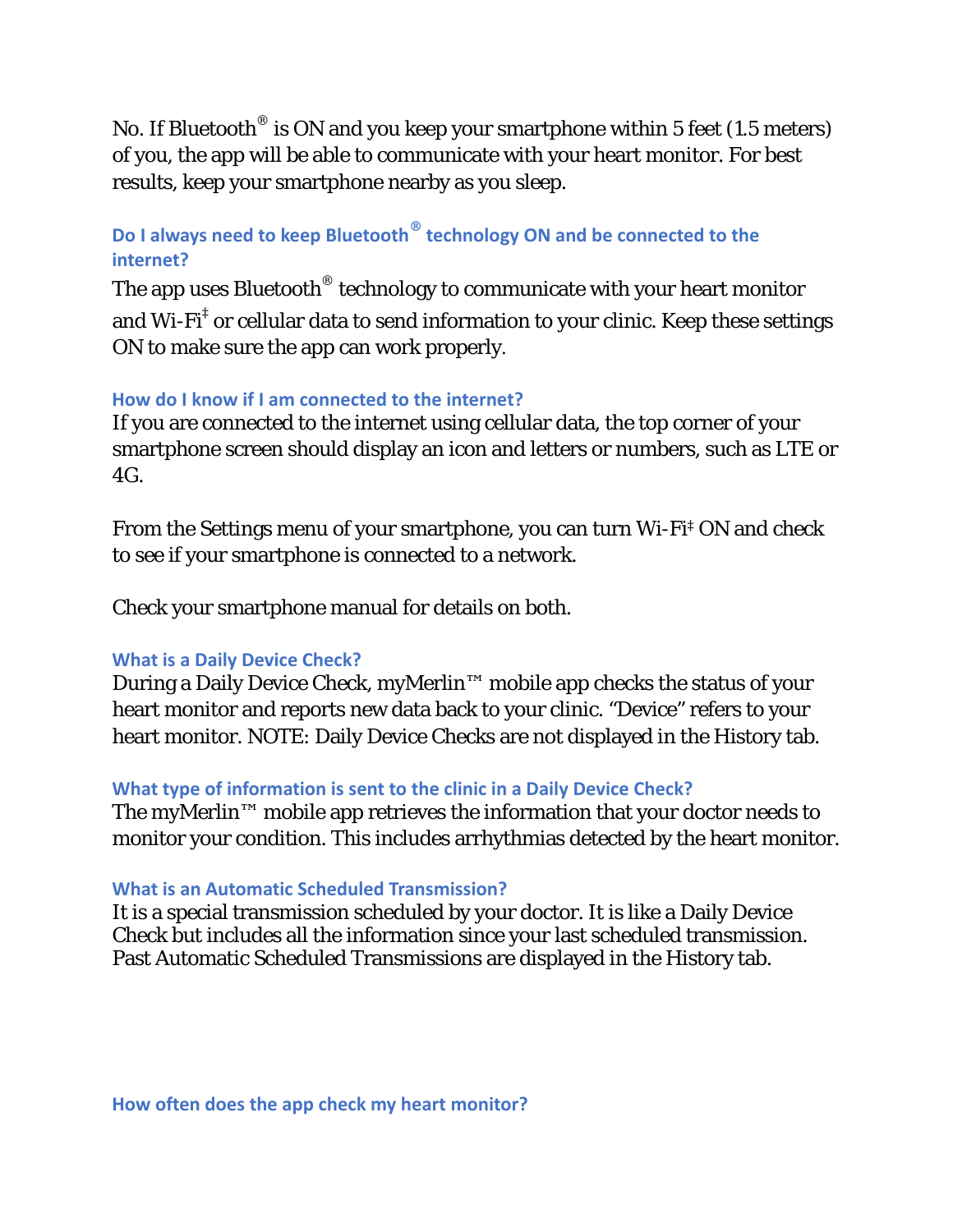Typically, the app connects to your heart monitor once each day to collect information and send it to your clinic. However, this depends on the settings and schedule determined by your doctor.

#### <span id="page-4-0"></span>**What time of day does the app check my heart monitor?**

These checks usually happen during the night while you are sleeping. Keep your smartphone near you (within 1.5 meters or 5 feet) when you sleep. If you are not near your smartphone at that time, the app will occasionally try again and will notify you if there is a problem connecting with your heart monitor.

### <span id="page-4-1"></span>**What does it mean when I see "Daily device check in progress..." when I open the app?**

The app is performing your Daily Device Check or sending an Automatic Scheduled Transmission to your clinic. The process may take several minutes (in some cases it may take more than 15 minutes, and the countdown timer will restart). During this time, keep the app open. You may record symptoms at any time if you need to.

**Do I need to confirm that my clinic received my heart monitor information?**  No. Your app will tell you if there is a problem sending the information to your clinic.

#### <span id="page-4-2"></span>**Can I use other apps on my smartphone while using myMerlin™ mobile app?**

Yes, but never close or quit the myMerlin™ mobile app on your smartphone. The app needs to be running in the background to work. If the app is closed, it is not working as intended. If you are using the app to Record Symptoms be sure to keep the app open until the app has completed sending information.

**Can I close the myMerlin™ mobile app after it has finished its task to save the battery on my smartphone?** 

No. The app should be continuously open in the background.

#### <span id="page-4-3"></span>**Will the app drain my smartphone battery?**

<span id="page-4-4"></span>No. The app only uses battery when it needs to perform a task, like sending a transmission to your clinic. Even when the app does perform a task, it uses very little battery.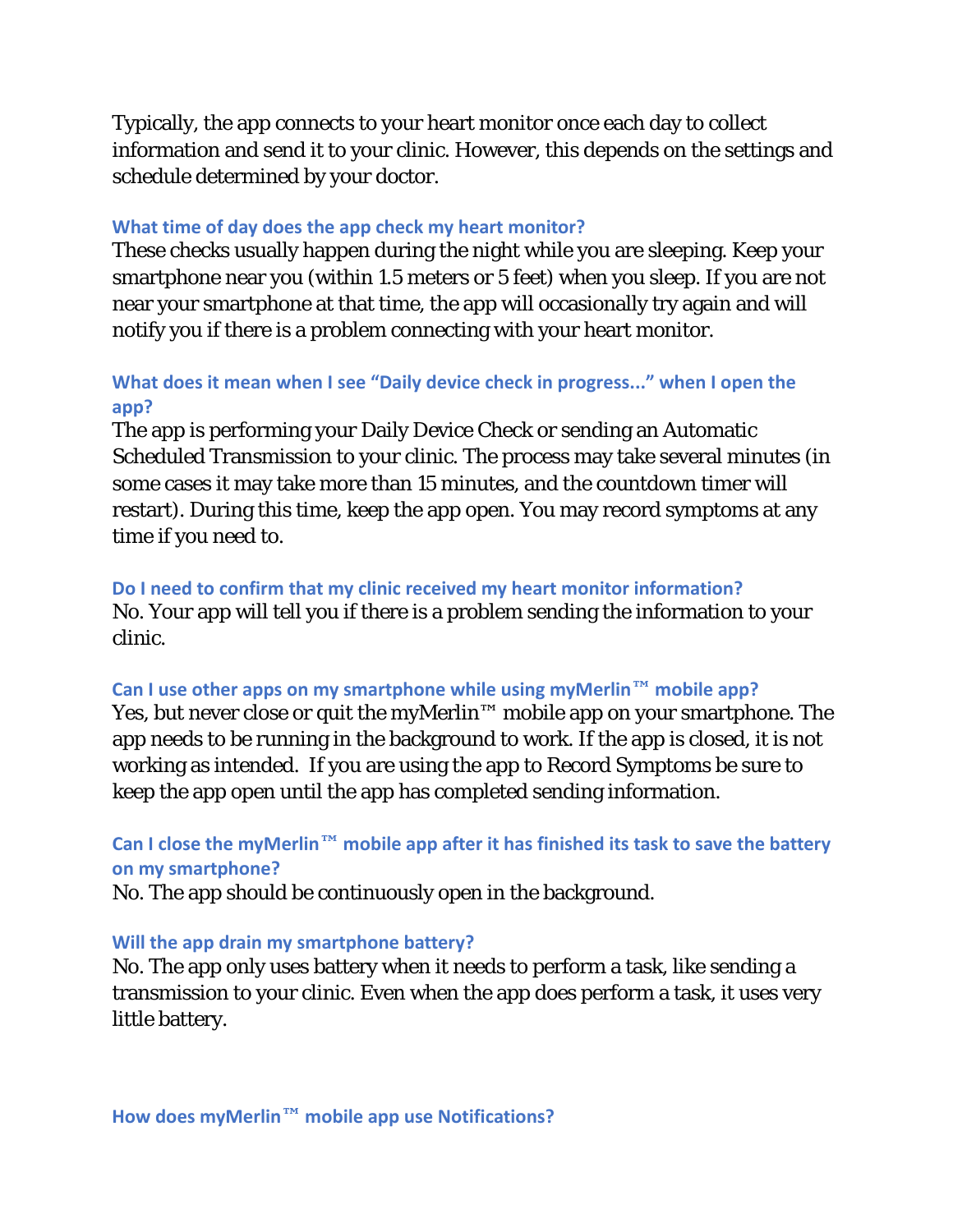The myMerlin™ mobile app uses Notifications to let you know if there was an issue connecting to your heart monitor or sending information to your clinic. If you see a Notification, open the app either by tapping on the Notification or using the app icon to see if any action is needed by you.

## <span id="page-5-0"></span>**If my Notifications are turned OFF, will that impact the app's ability to remotely monitor my device?**

The app will still be able to monitor your device if there are no connection issues. If your Notifications are OFF, you will not be alerted if the myMerlin™ mobile app needs your attention.

## **How do I turn Notifications ON if I originally turned them OFF when setting up the app?**

You can turn Notifications ON from your smartphone Settings menu.

## <span id="page-5-2"></span>**Does using Location Services impact the battery level of my smartphone?**

It may but some Android‡ versions require the Location Services to be ON for Bluetooth® communication to work. Some Android versions do not require the use of Location Services for the use of Bluetooth® technology. It depends on the operating system version of your Android phone.

## <span id="page-5-1"></span>**Does the app collect my location information? Does the app track me?**

No. Android‡ version 6.0.0 and later requires Location Services be ON for Bluetooth® communication to work properly between your app and your heart monitor.

## <span id="page-5-3"></span>**What security measures are taken to keep my information safe between my heart device and the mobile app on my smartphone?**

The Confirm Rx™ ICM encrypts its wireless communication using AES 128-bit encryption and can be paired to only one, authenticated smartphone at a time. The device verifies the 128-bit key at the beginning of every communication. The device also uses Bluetooth® wireless technology low-energy protocols, and proprietary pairing protocols as an added security measure.

## <span id="page-5-4"></span>**What security measures are taken to keep my information safe when data is sent to my clinic?**

The myMerlin™ mobile app encrypts wireless communication to the database receiving your information, Merlin.net™ Patient Care Network, through a secure TLS connection using SHA 256 cryptographic protection. The Merlin.net PCN is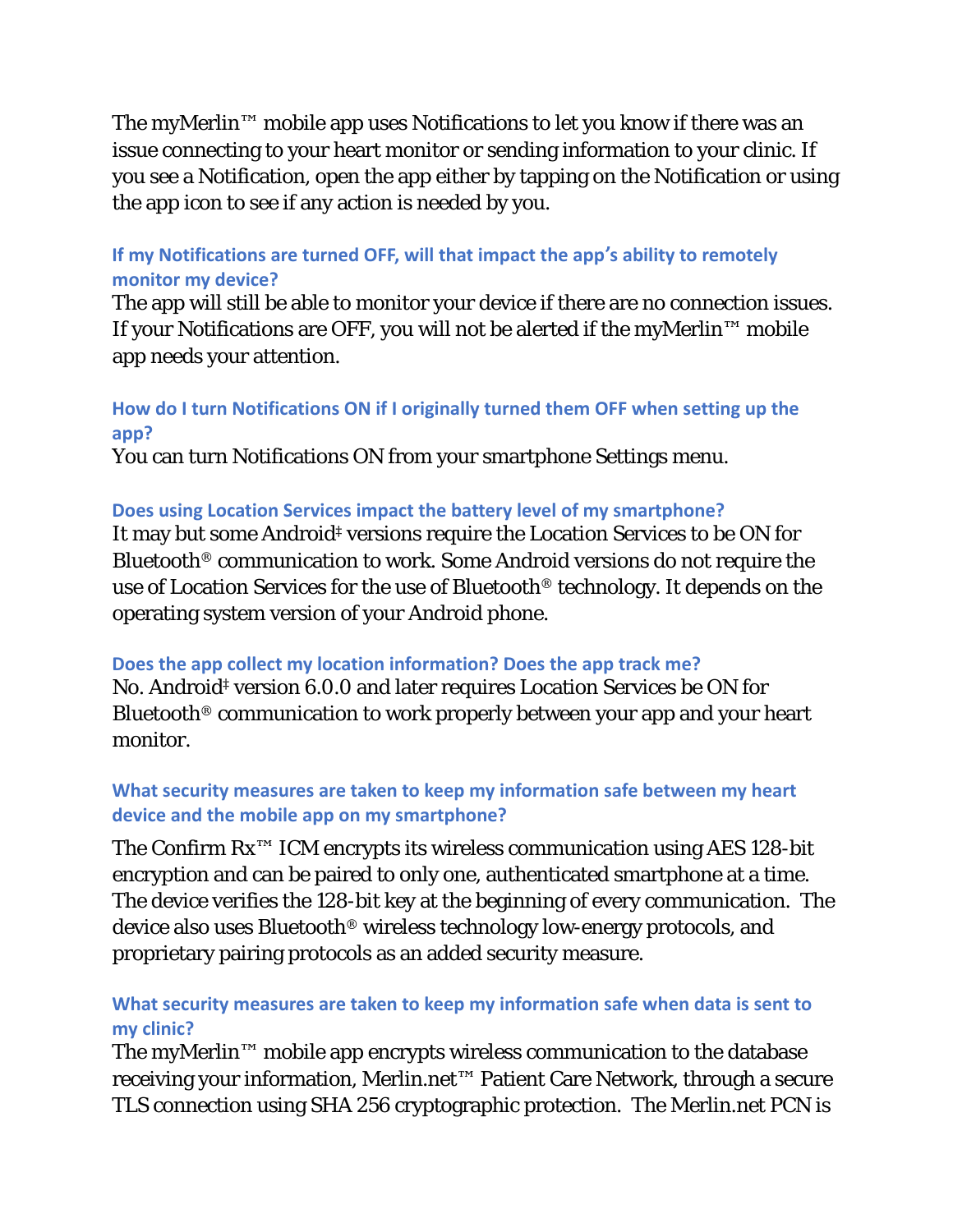housed in a secure data center that is ISO27001:2013 certified. All data is restricted to authorized users only, as set by your clinic. Merlin.net PCN is certified through the EU-US Privacy Shield program to transfer patient information from the EU to the U.S.

# **Pairing the myMerlin™ mobile app with your heart monitor**

<span id="page-6-0"></span>**Why do I need to pair the app with my heart monitor?** 

This is how your doctor can collect information from your heart monitor. Your heart monitor sends your heart rhythm information to the myMerlin™ mobile app, and the app sends that information to your doctor.

## <span id="page-6-1"></span>**Can I pair my heart monitor with more than one smartphone?**

No. For security reasons, you can only pair your heart monitor to one smartphone at a time. To pair your heart monitor to a different smartphone than the one you originally paired with, you need to download and install the app on the new smartphone and perform the pairing process. You will need an activation code to complete pairing. The original smartphone will no longer be paired with your heart monitor.

## <span id="page-6-2"></span>**What is the Confirm Rx™ ICM serial number and where can I find it?**

A serial number is a unique number assigned to your heart monitor for identification purposes. It's located on the heart monitor patient identification (ID) card given to you by your doctor.

### <span id="page-6-3"></span>**If I get a new smartphone, will I need to set the app up again?**

Yes. You will need to download and install the app on your new smartphone and pair it with your heart monitor.

<span id="page-6-4"></span>**Why do I need an activation code when pairing my app again?**  The activation code is for security purposes.

### <span id="page-6-5"></span>**Can the app become unpaired?**

Yes, if you delete "DM" in your Bluetooth® Settings menu you will need to pair your heart monitor and app again. If the app becomes unpaired for other reasons, you will need to delete "DM" from your Bluetooth® Settings menu before repairing your heart monitor and app.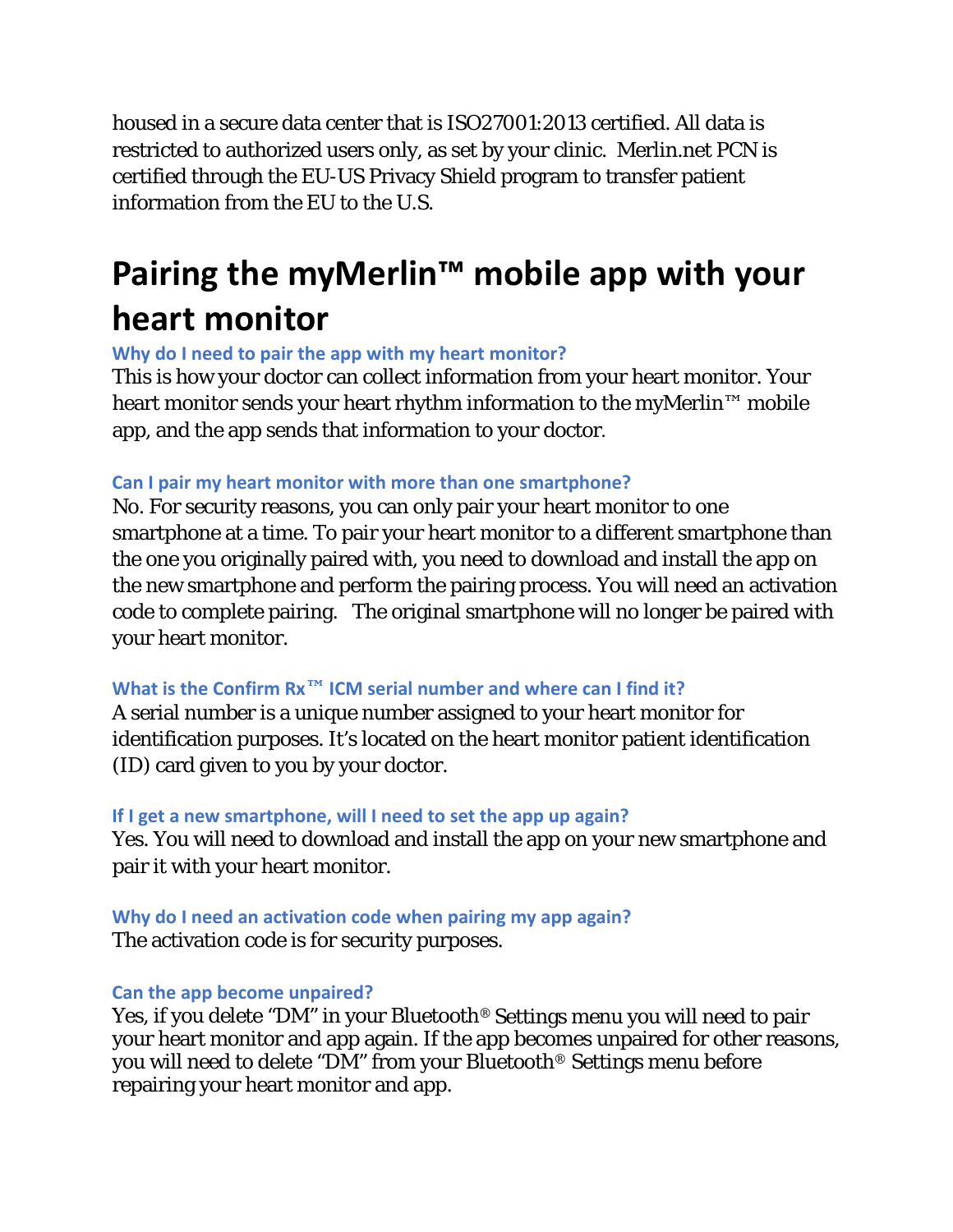# **Recording a Symptom**

The myMerlin™ mobile app is not intended for emergency use. In case of emergency, call emergency services or contact your doctor. If you're experiencing symptoms that are not an emergency and you've discussed sending transmissions with your doctor, use the app to record and send them.

#### <span id="page-7-0"></span>**How do I record a symptom?**

Open the app on your smartphone and press the 'Record Symptoms' button. You should keep your smartphone nearby and the app open until the 'Success' message displays. This process can take about 15 minutes to complete.

#### <span id="page-7-1"></span>**When will my doctor see the symptoms I recorded?**

Depending on your doctor's preference, the symptoms may be sent immediately or during routine transmissions.

#### <span id="page-7-2"></span>**Should I call my clinic when I record symptoms?**

Your doctor will have provided instructions about what to do when you experience symptoms.

#### <span id="page-7-3"></span>**Can I check to see what symptoms were recorded?**

Yes. You can view the app's History tab to see the symptoms you've recorded. Your clinic will let you know if you should come in for a check-up.

#### <span id="page-7-4"></span>**What do I do if I don't see a Record Symptoms button?**

If you don't see a big, blue Record Symptoms button on the app home screen, it may be because there is a message that you need to respond to first, symptom recording may not be relevant to your condition or because your clinic does not support this functionality.

## **Travel**

#### <span id="page-7-5"></span>**Should I take my smartphone with me when I travel?**

Yes. Keep your smartphone charged and turned ON. Make sure Bluetooth<sup>®</sup> is ON and your phone is near you at night. Stay connected to the internet (Wi-Fi $^\ddag$  or

cellular data) as often as possible. Depending on where you travel and your smartphone plan, additional charges may apply.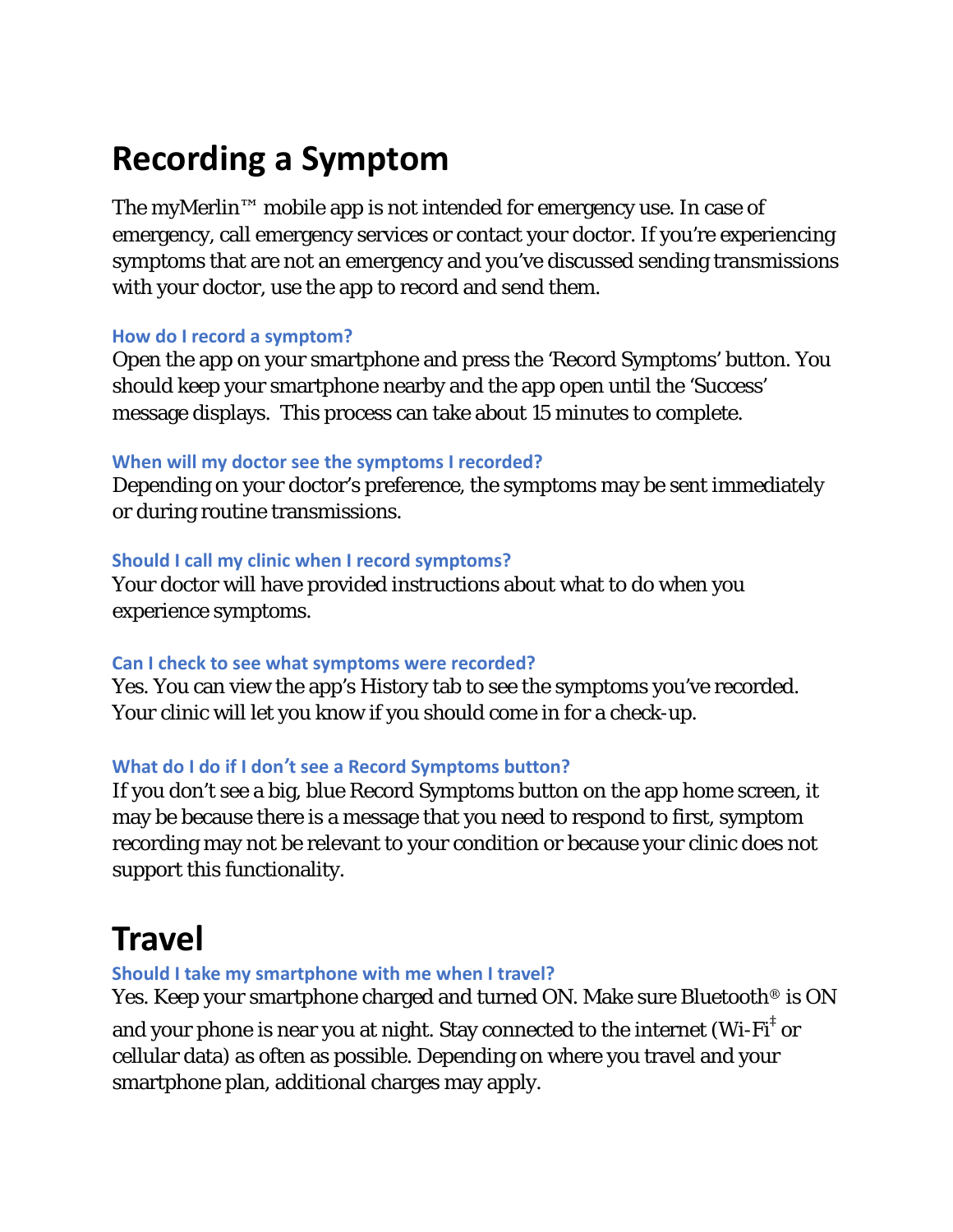#### <span id="page-8-0"></span>**How should I plan for lack of internet access?**

As soon as you have a good connection again, the app will send your information to your clinic. However, try to stay connected to the internet (Wi-Fi $^\ddag$  or cellular data) as often as possible.

#### <span id="page-8-1"></span>**Will time zone changes affect my remote monitoring?**

No. The app will automatically use the time zone your phone is using to ensure you don′t miss your Daily Device Checks and Automatic Scheduled Transmissions.

#### <span id="page-8-2"></span>**Will sleeping far away from my smartphone affect monitoring?**

Yes. Keep your smartphone near you (within 5 feet or 1.5 meters) while you sleep. If the smartphone is not nearby while you sleep, the app will try to connect with your heart monitor again later. The app also will notify you if there was a problem connecting to your heart monitor.

# **Troubleshooting myMerlin™ mobile app**

<span id="page-8-3"></span>**What are the smartphone settings that allow the myMerlin™ mobile app to perform optimally?**

- Make sure the smartphone is ON and charged
- Keep the app open (do not force quit the app; make sure it is running in the background); relaunch the app after turning the smartphone ON
- Keep Bluetooth<sup>®</sup> ON
- Stay connected to the internet (Wi-Fi<sup>‡</sup> or cellular data)
- Keep your smartphone near you (within 5 ft./1.5 m.), especially at night
- Shut OFF Battery Low Power Mode/Battery Saver and Battery Optimization for the myMerlin<sup>™</sup> for Confirm  $Rx^{m}$  ICM mobile app (specifics depend on your type of smartphone)
- Allow automatic app updates

iOS‡ Specific:

- Turn OFF screen time downtime and app limits
- Turn ON 'Background App Refresh'
- Shut OFF 'Offload Unused Apps'
- Turn OFF "Low Data Mode" for Cellular and Wi-Fi (iOS 13 and later)
- Allow myMerlin App to use Bluetooth<sup>®</sup> technology (iOS 13 and later)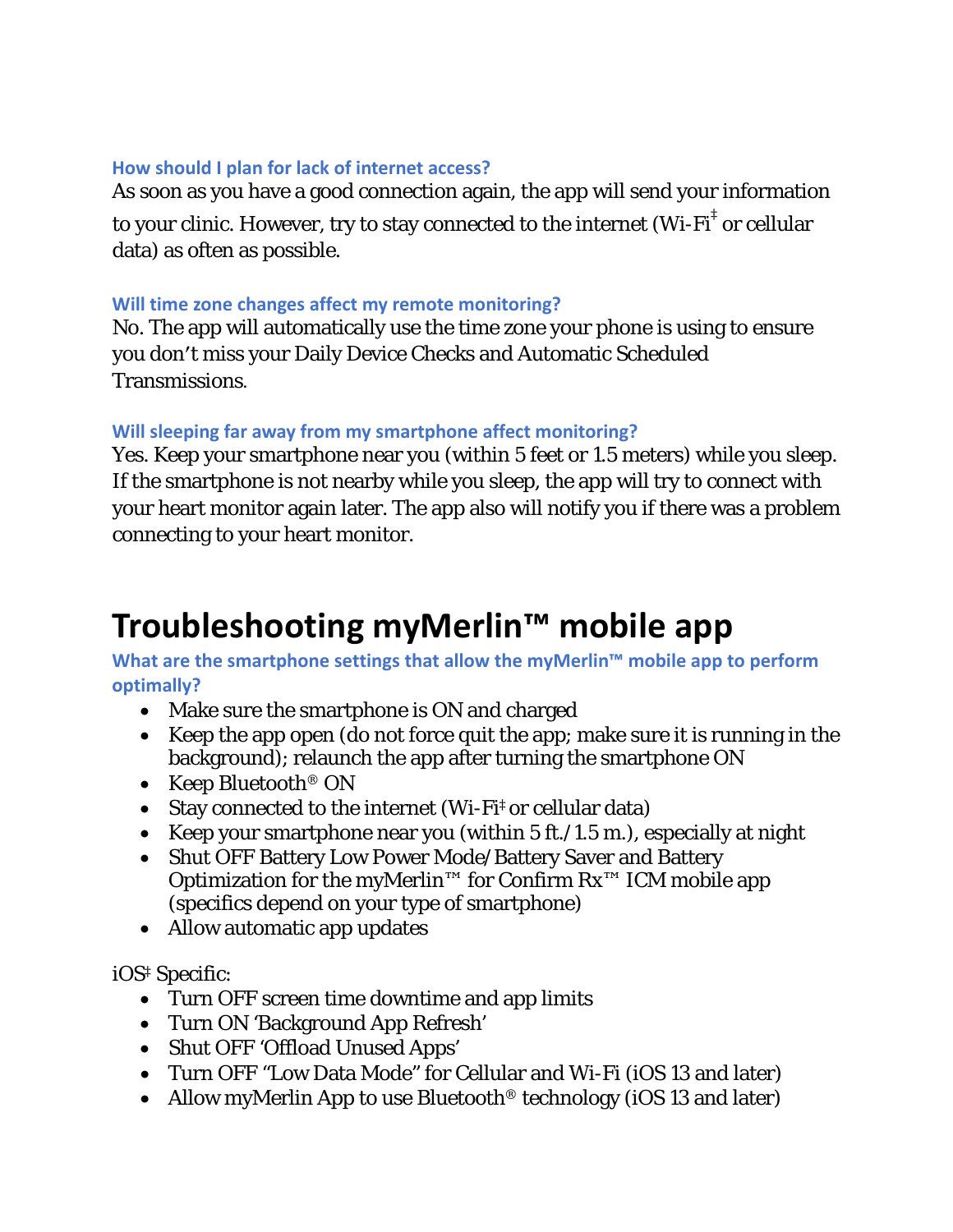Android‡ Specific:

- Turn ON "Location Services" (Android 10 and later: Select the option "Allow all the time")
- Turn ON "Background Data"
- Shut OFF "App Digital Wellbeing"
- Shut OFF "App Data Saver"
- Shut OFF "Background Bluetooth Scanning"

## <span id="page-9-0"></span>**What should I do when I get a Notification that myMerlin™ mobile app couldn't send information to my clinic ("Data Not Sent to Clinic")?**

Tap the Notification to open the myMerlin™ mobile app (or use the app icon to open it directly). If a 'Send Data Now' button is displayed, make sure Wi-Fi‡ is ON and/or you are connected to cellular data with a strong signal (if your signal is not strong, you may need to move to another location to get a better signal). You may tap the 'Send Data Now' button or allow the app to automatically try again later.

## <span id="page-9-1"></span>**What do I do if I received a Notification that information couldn't be sent to my clinic and when I open the app, everything looks normal?**

This means that the app sent you a Notification, and then was able to connect to the internet and send the information to your clinic. No action is needed by you.

## <span id="page-9-2"></span>**What should I do if I get a Notification that my app couldn't connect to my heart monitor ("Device Check Incomplete")?**

This notification means that the app was not able to connect to your heart monitor using Bluetooth® technology. Tap the Notification to open the myMerlin™ mobile app (or use the app icon to open it directly). You may see a screen with a countdown timer and "Device check in progress". If you see this screen, let the process complete. If a 'Try Now' or 'Connect Now' button is displayed, check to ensure your Bluetooth® is ON. After you've confirmed your Bluetooth® is ON, you may tap the "Try Now" or "Connect Now" button to connect to your heart monitor or allow the app to automatically try again later.

To help the app connect properly overnight, please ensure that the app is open and Bluetooth® technology is ON. See the app settings earlier in this document to help you.

## <span id="page-9-3"></span>**What do I do when I get a Notification that the app couldn't connect to my heart monitor, but the app says it was checked today?**

This means that the app sent you a Notification, and then was able to connect and check your heart monitor. No action is needed by you.